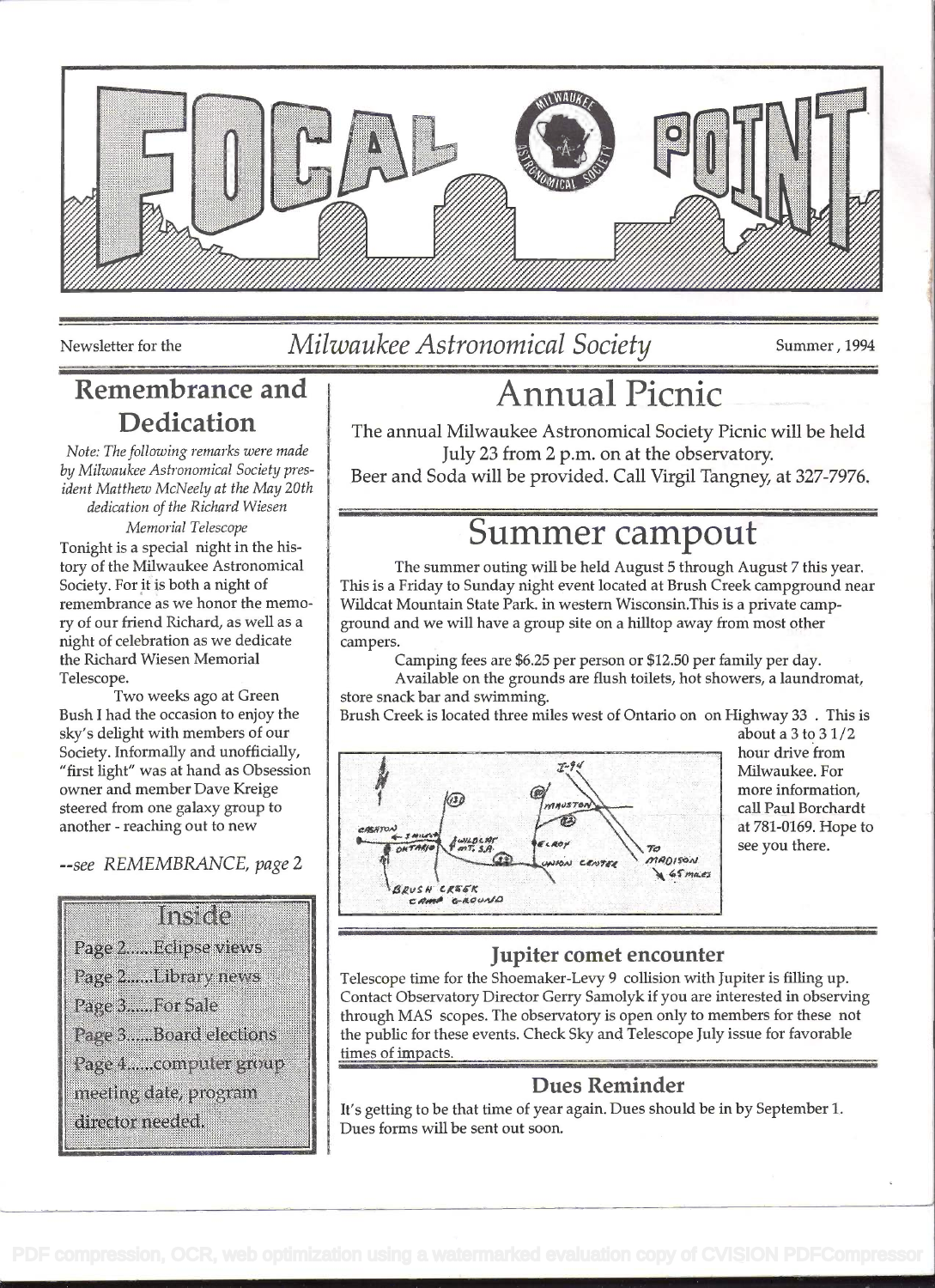### The MAS perspective on the May 10 eclipse

A rare combination of near-perfect weather conditions and a major astronomical event coincided on May 10 over the midwestern U.S. Nearly everyone who wanted to view the annular eclipse (or its associated

partial eclipse for those outside the track of annularity) were able todo so. The beautiful spring-time weather, which had proved elusive in the weeks preceding the eclipse, was brought about by an immense high pressure system centered over Minnesota, Iowa, Wisconsin, and Illinois.Clouds produced by upper air instability over southern Michigan, northern Indiana, and northern Ohio during the early morning of eclipse day dissipated by 9:00 a.m., assuring that the event would be easily seen from eastern Oklahoma

#### -REMEMBERANCE, from page

domains of excitement and wonderment. And yet, there was a void too! Not in the sky, but in our hearts. I was personally reminded and saddened to realize that for me last year's Green Bush was the last time I saw Richard. On that occasion, Saturday's social interaction would be my last with him; but I- like you- have many fond memories of him on a myriad of occasions gathered over the years.

I first met Dick eight years ago when I joined M.A.S. From the first moment, I enjoyed his lively conversation, warmth and wit. In the ensuing years, I cam to know a man completely committed to serving our Society, and the public as well. Always eager to share, open houses gave Dick the opportunity to display his love of the night sky. And this he did for all, focusing his trusty C-8 at the many sky delights he so enjoyed. How many people got hooked on astronomy from this act of sharing? Who can say? But I know I did! Thank you Richard, More intense observing was reserved for our campouts; you knew you had arrived when you saw Dick alongside his DOB readying it for the night's viewing. More viewing at AstroFest and you could be assured of lively banter as "Doc" narrated his trip down including remarks concerning the weekend's agenda.

And so our memories, both individual and collective, reminded us that Richard's leadership, personality,

#### through the northern New England states and Canada.The M.A.S. had a contingent of observers spread along the path of annularity in at least three states and north Africa. Virgil and Mary Ann Tangney, their daughter Margaret Warner, and her son David and daughter Catherine Warner viewed the eclipse from a park in Springfield, IL, as did Brian and Cheryl Awe. Dave Ficher had one of the more interesting observing perspectives: from the southeast corner of Lincoln's tomb in Springfield. Ken and Sally Waraczynski, Scott and Mary Ann Laskowski, Nolan and Diantha Zadra, and members of the Wehr Astronomical Society saw the eclipse from Moraine View State Park near Bloomington, IL. Gerry Samolyk and Marty Brunet watched the event

and presence his congeniality and collegiality, enriched each of us. Yes, we do miss him, but his many good deeds now form a permanent part of the M.A. S. legacy and will live on.

To give this remembrance a tangible form, the Board of Directors felt that a large Dobsonian that could serve our members and the public took would best honor his memory. As he reached out to us, so too, will this telescope- in hi s name- reach out to others. We thank the Richard Wiesen family and especially Mrs. Richard Wiesen, for their generous donation to our Society which allowed us to even contemplate this specific memorial. We are appreciative that Dave Kreige could meet our requirements. Our acquisition of an Obsession telescope assures us with confidence that we have secured the world's very best - one that we can be proud to display and use in our many viewing programs. More importantly, this instrument is a fitting tribute to Richard's memory.

So therefore, as President of the Milwaukee Astronomical Society, and at the behest of the Board of Directors, and on behalf of our members, I publicly announce that the newly acquired dobsonian telescope shall tonight- and forevermore, be officially designated as the "Richard Wiesen Memorial Telescope."

--Matthew McNeely

### Library News

The following reviews of a recent acquisition is by Assistant Librarian, MaryAnn Tangney:

Visit to a Small Universe, by Virginia Trimble (1992)

This compilation of thirty six previously published articles, papers and essays is one of a series called 'Masters of Modern Physics" . It present the ideas and works of physicist Virginia Trimble, written alone or on collaborations. Each is arbitrarily selected to reflect her point of view and each stands alone. The range is great, going from the purely scientific "Relativistic Astrophysics" and "The Crab Nebula and Pulsars" to the philosophical and religious "It's a nice planet to Visit But I Wouldn't Want to Live There" and "Masada, Suicide and Halakhah. " Interesting but not everyone's cup of tea.

Note: A review of this book appeared in "Sky & Telescope , Feb. '94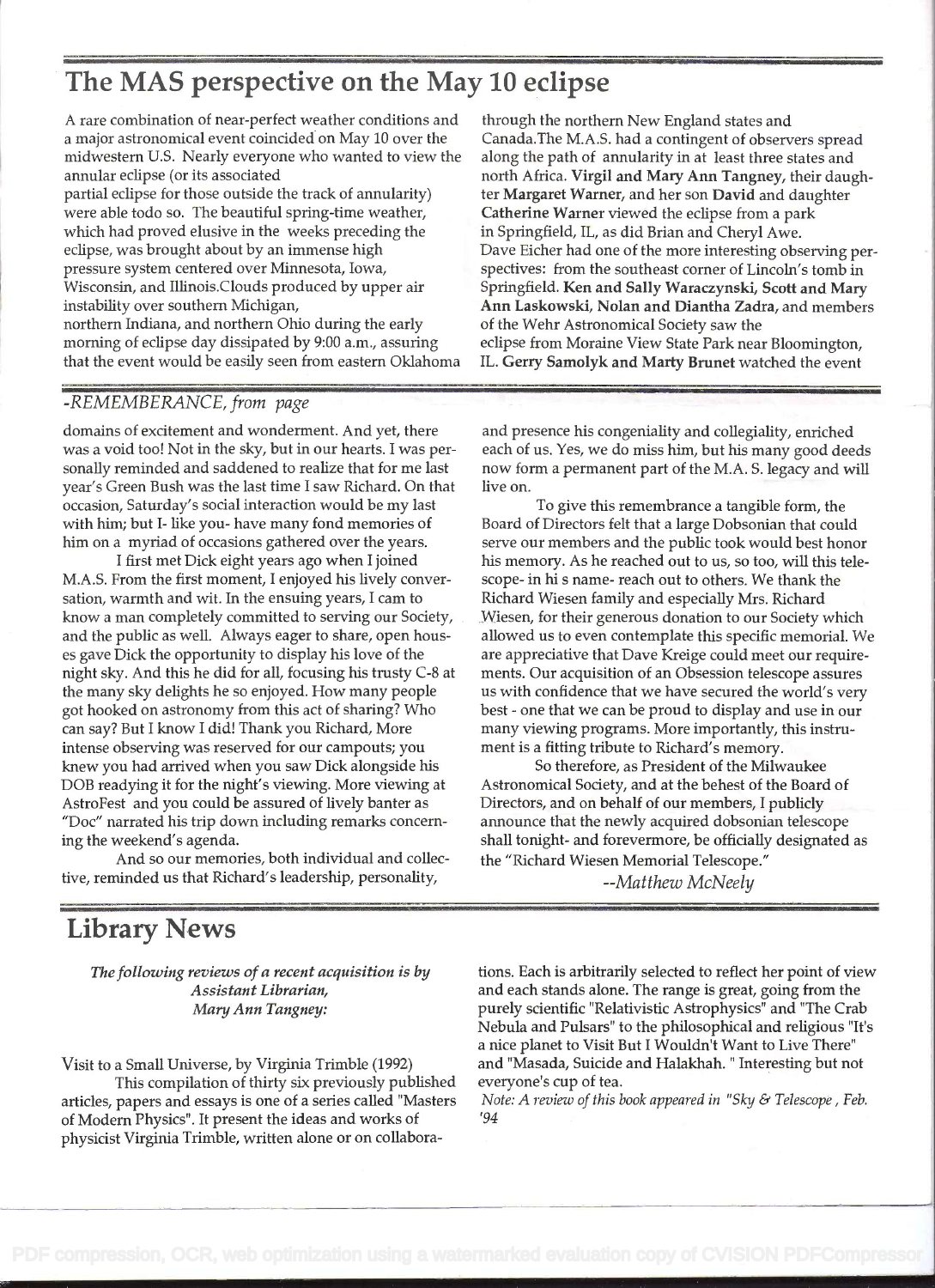### Board Elections 1 For Sale

At the May Program Meeting the following were elected to three year terms. Martin Brunet, Mary Ann Tangney and Virgil Tangney. Scott Jamieson was elected to fill an unexpired term for one year.

Officers elected were: Mary Ann Tangney - Secretary; Martin Brunet - Treasurer; James Kube - Vice President; and

### Thank you

Thank you to Dorothy Kube and Wanda Berner for all their hard work, energy and enthusiasm these pas several years. Dorothy with her trusty pen as Secretary and Wanda with the Messier Marathon provided creative ideas and just plain fun for our members at so many events.

Matthew McNeely- President. Congratulations to those newly elected and good luck to them and the entire Board in the upcoming year. Society members are encouraged to call and share their interests and concerns. Your input is crucial to any decisions made by the Board.

--Matthew McNeely

Certainly, their contributions as Board members are too numerous to list here, so we thank them for their fine efforts. Stepping down from the board simply means "refocusing" their energies in the service of our members. Thanks again.

--Matthew McNeely

#### So you want to be famous?

Earn your Messier, Herschel or Burnham Club Certificates and be famous! The Messier Club is a set of 107 of the best deep-sky objects in the sky, while the Herschel Club requires you to observe 400 much more challenging objects and the Burnham club consists of 87 multiple starts that can be seen with the smallest of telescopes. To help yo in this quest for fame, the MAS has observing club booklets that are available for both the Messier and Burnham clubs. Just send an 8.5 by 11 inch envelope with enough postage for 4 ounces to Lee Keith, MAS Observing Clubs Coordinator, 8150 S. Legend Dr., Franklin, Wis., 53132-9623.

#### Grocery Receipts

If you shop at any CUB food store or at one of the PICK & SAVES listed below, please save the receipts for the MAS. We receive <sup>1</sup>% of the tape total on these receipts. Remember to ask for the WE CARE sticker at PICK & SAVE. We have been collecting the receipts from these stores for many months now. To date we have received about \$15 from the CUB organization. While this may not sound like much, remember we are a non-profit group, any income we can obtain from any source is welcome. PICK 7 SAVE requires that we have \$5000 in receipts before submitting and we are well on our way. As the word has gotten out, we have received more and more receipts. Thanks to those of you who  $\frac{1}{414-648-2328}$ have been contributing. You may drop the receipts at the Observatory, mail them to me at the address below, or bring them to a meeting. If your friends, neighbors and family use these stores, ask them to save the receipts, too. PICK 7 SAVE stores: Tn-City at 6312 S. 27th St.; 124th and Capitol, 68th and State St. Send to Karen Wesener, 8150 Legend Dr., Franklin, Wis. 53132.

We Need Open House Help! --As a result of some good publicity in local newspapers, the Open House on May 27 was attended by more than 300 people. A record 4 programs were given, but there were only 5 people available with a telescope, It was a clear night! Where are all our dedicated members? I am repeating by eternal call for members to help out on Open House nights, to direct people from the parking lot, to help with sales, to operate telescopes, ( your own or ours) and talk with visitors. Open house dates are on the cover of this newsletter.

Optics and components to build 15" f4/5 Dobs (I bought too many). Great opportunity to build you own scope at a 20% savings. I have three sets of the following:

15" f4.5 Galaxy primary mirrors, brand new and still on the shelf at Galaxy awaiting coatings. All are 2" thick precision annealed with premium diffraction limited figures. Your choice of coatings.

89% reflectivity QSP standard aluminum--\$1050 96% reflectivity QSP enhanced Britestar--\$1290

2.6" Galaxy secondary mirrors  $1/10$ wave, precision annealed. All coated with QSP Endurobrite 98% reflectivity. Interferogram included--\$195.

Obsession 9 point stainless cells with 12 volt fan--\$185

Novak spider and secondáry holders- -\$48

2" JMI NGT-3 focusers-\$115

Selling at dealer cost. Everything is brand new and available immediate ly. Shipping included in price. Same optics and components used in my Obsession series.

David Kriege Obsession Telescopes P.O. Box 804 Lake Mills, Wis. 53551

414-648-2328 ............................

Classic 6" Criterion Dynascope, clock drive and extras--\$350

10" Meade Premier Schmidt Cass, with electronic setting circles-- \$1650.

Call Bernie Olson, at 367-6714.